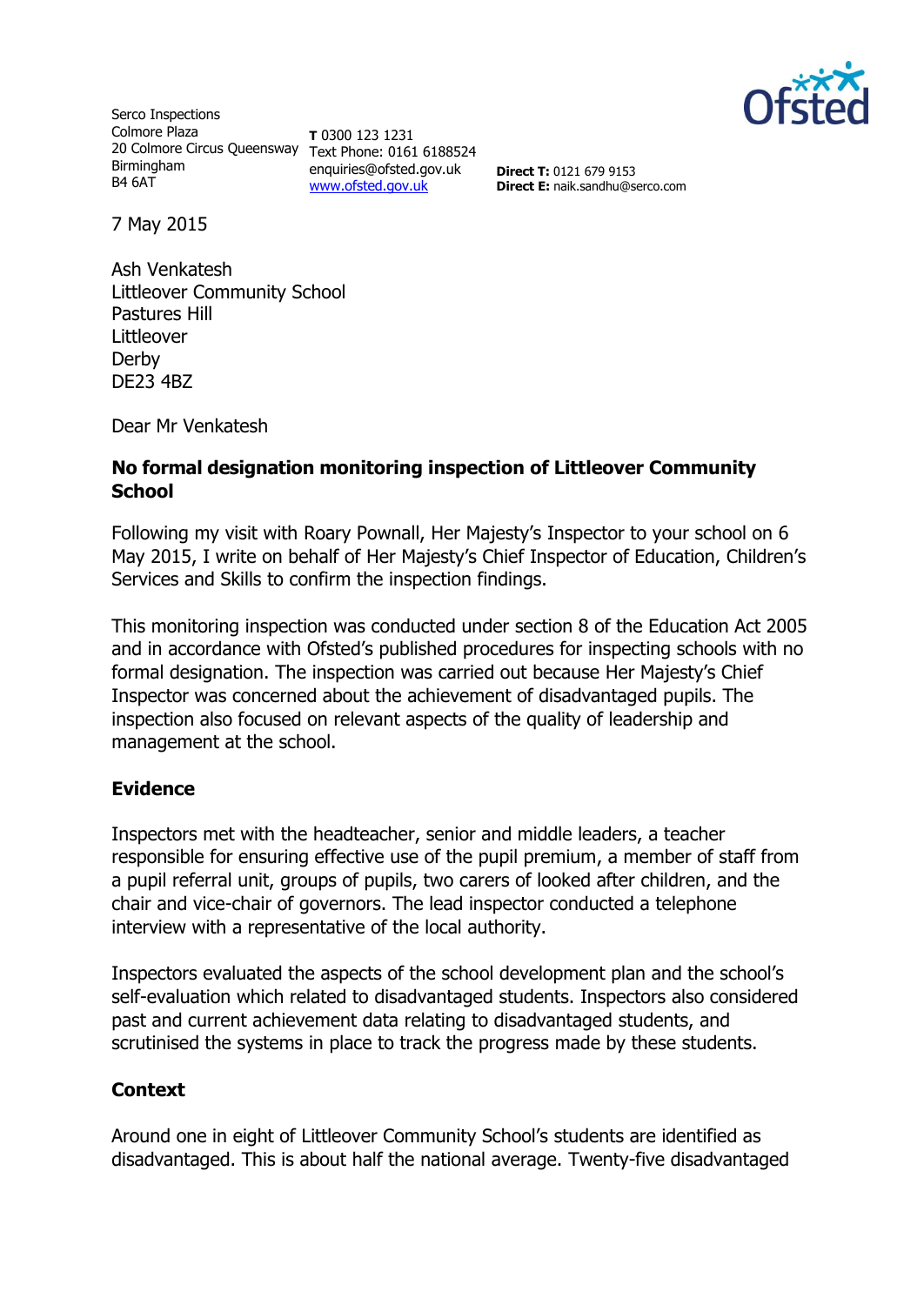students completed Year 11 in 2014. In November 2014, a teacher became responsible for overseeing the use of the school's pupil premium funding.

Students, including disadvantaged students, have performed well at Littleover Community School over several years. However, in 2014 only a third of disadvantaged students in Year 11 made the progress expected of them in GCSE mathematics, based on their first examination entry. Closer scrutiny during inspection showed that by the time they had completed Year 11, this success rate had almost doubled – 62% of disadvantaged students made the progress expected of them in this subject area.

Attainment gaps in the school between disadvantaged students and their peers increased across subject areas in 2014, including in English and mathematics, when compared to the previous year. However, the main contributory factor was that this small cohort had lower levels of prior attainment on entry to the school than previous cohorts.

School leaders are aware that improving the achievement of disadvantaged students is of great importance and there are several references to this in their self-evaluation documentation. However, this priority does not feature prominently enough in school development plans.

The impact of actions taken to improve the achievement of disadvantaged students is not evaluated thoroughly enough. Members of staff express views on which activities are more successful than others, but the evidence for their judgements is not made clear. This includes those activities which are funded by the pupil premium.

Senior leaders provided a detailed breakdown of what the pupil premium has been spent on in the past, what it is currently being spent on, and what it will be spent on in the future. A small proportion of this extra funding is not being used for the purpose for which it is intended – to increase the attainment of disadvantaged students. An example of this is to fund whole staff training on safeguarding. However, this was the exception rather than the norm.

The statement on the use of pupil premium published on the school's website at the time of inspection was not adequate. It was considerably out of date and did not contain sufficient detail about how the funding was spent and the effect it had on the attainment of disadvantaged students.

Only six disadvantaged students completed Year 13 in 2014. The proportion of nondisadvantaged students who completed sixth form education was much higher. The disadvantaged students achieved well and in line with their peers. While this number is low, senior leaders state an ambition to increase this and intend to do so through greater consideration of disadvantaged students' individual circumstances; there are an increased number of applications from disadvantaged students to begin Year 12 in September.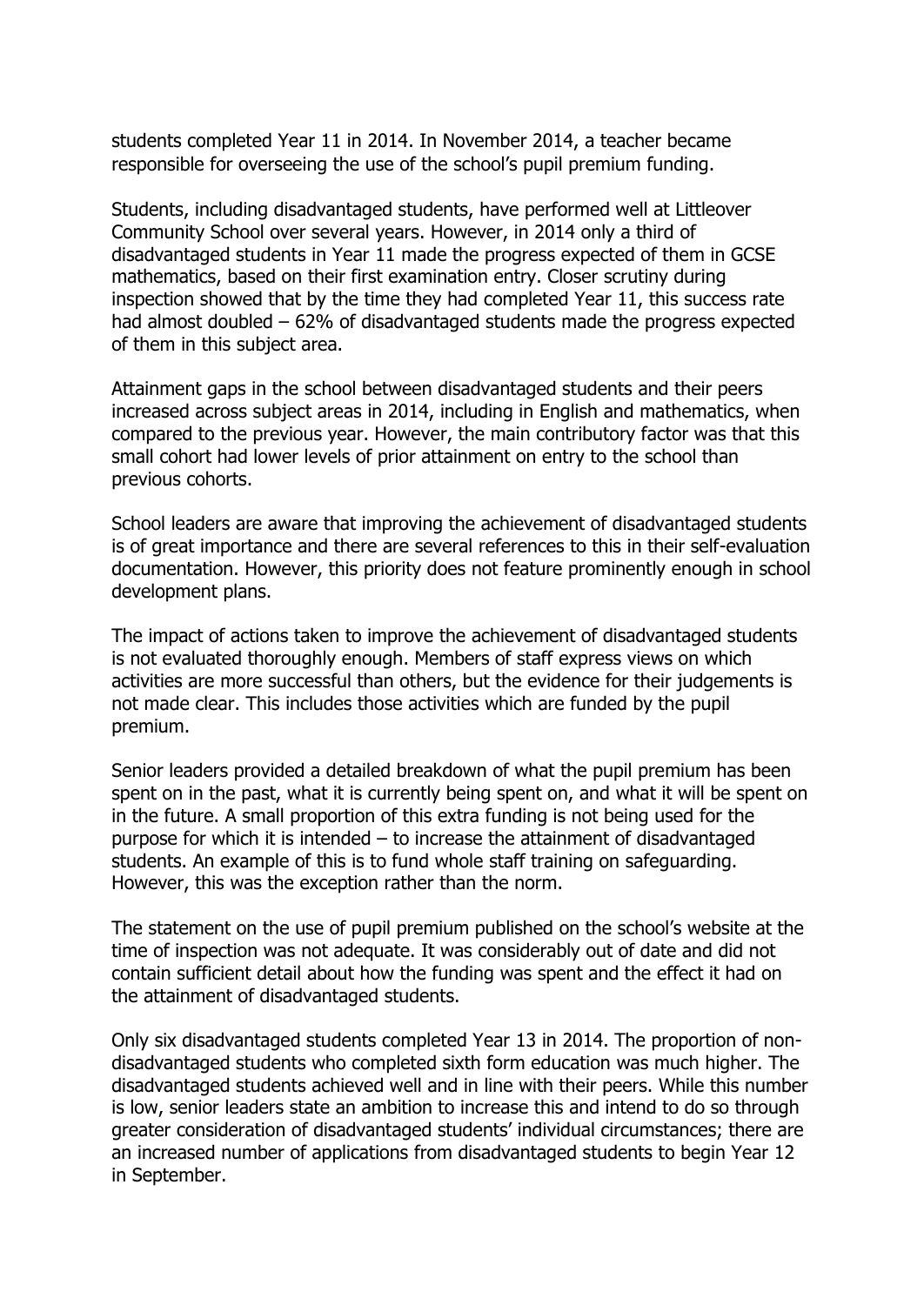Governors, although they were aware that the school's website statement did not meet requirements, are not knowledgeable enough about the achievement of disadvantaged students or the use of pupil premium funding. Therefore, they cannot effectively hold senior leaders to account in this regard. They are in the process of addressing this. The vice-chair has arranged relevant training for later this year, and the governing body plans to appoint one of their members to become a link governor for the achievement of disadvantaged students at their next meeting.

In September 2014, the headteacher gave a member of staff an additional responsibility to ensure effective use of the pupil premium. Due to an unforeseen change in circumstances, this teacher could only commit two hours a week to this important role. This is not sufficient to perform the role to best effect, especially considering all the potentially effective ideas this member of staff has for future activity. The headteacher is aware of this and plans to address it for the next academic year.

Members of staff at the school, including senior leaders, know their students very well. This includes those who are disadvantaged, and these students are identified as such on entry to the school. Disadvantaged students' progress is assessed and tracked on a regular basis. The achievement of these students is discussed as a separate agenda item at progress review meetings. Where underachievement is identified, teachers work with middle and senior leaders to create appropriate strategies to address it including, where necessary, pastoral help.

Teachers offer a wide range of academic support to ensure that students are given the best chance to succeed. This includes support sessions before school, during breaks and after school. Revision sessions were available in the Easter holidays, specifically for disadvantaged students.

Students interviewed appreciated the lengths their teachers go to in order to ensure they make good progress. They know that if they underachieve, this will be addressed. If students need support, they know where to find it.

The support – both pastoral and academic – given to the small number of children who are looked after is highly effective and is appreciated by both the students and their carers. One of these students said, 'School has always been there for me.' Carers feel that members of staff, particularly the learning mentors and the senior leader responsible for these students, are helpful, accessible and set high standards for the children in their care.

## **External support**

The local authority works with all headteachers across their area to establish citywide priorities. One of these is to increase the achievement of disadvantaged students. In this regard, a local authority representative has worked with the headteacher and the governing body to identify their strengths and areas for improvement. Her findings are accurate and the advice given to school leaders,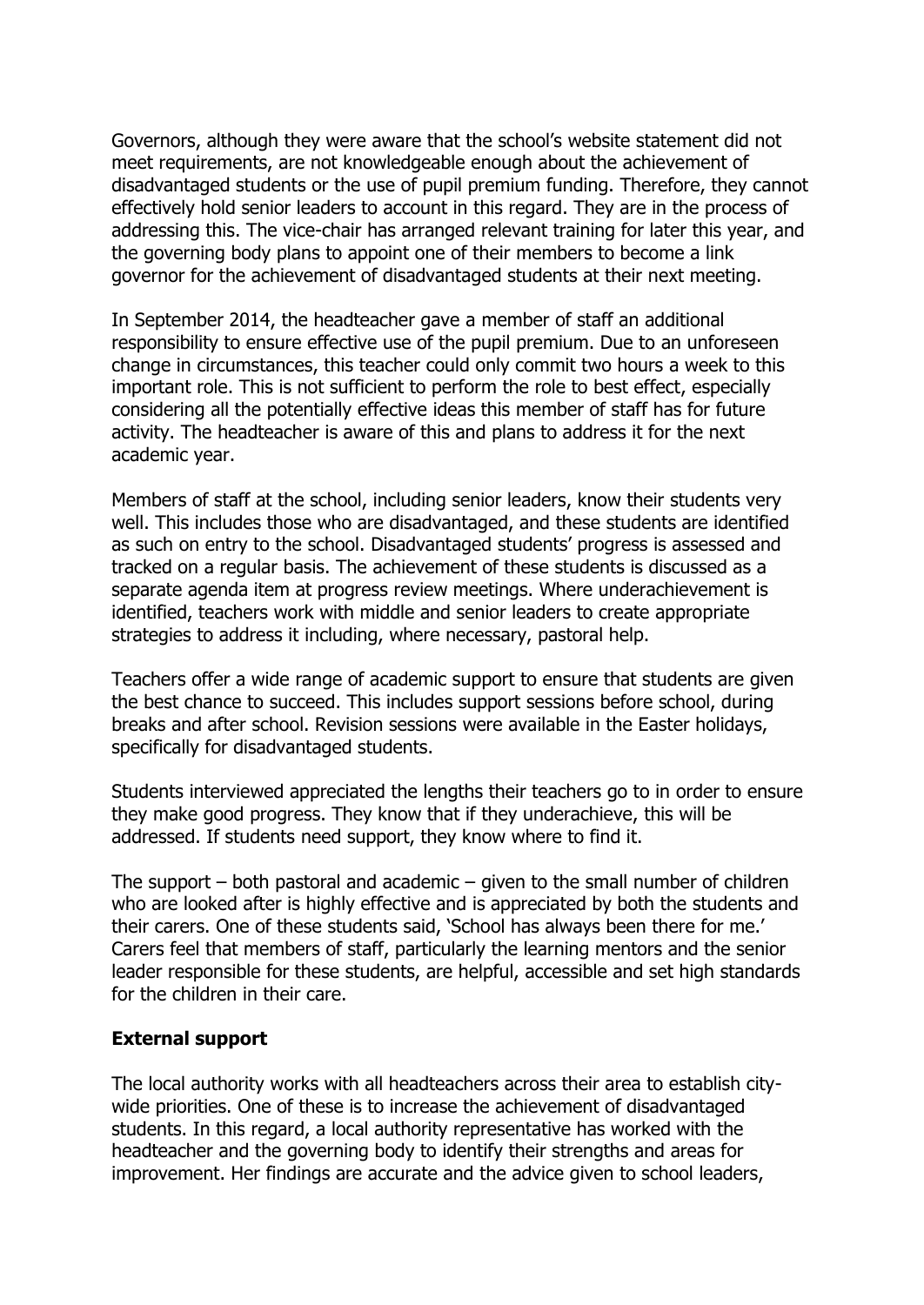including governors, is appropriate. The headteacher appreciates that the work of the local authority representative is of great value. As a result, the amount of support and challenge is set to increase considerably in the next academic year.

# **The strengths in the school's approaches to supporting its disadvantaged pupils effectively to achieve their potential are:**

- **Members of staff support disadvantaged students very well as individuals** and offer a wide range of extra help to give them the best chance of succeeding.
- Disadvantaged students' progress is assessed and tracked on a regular basis; subsequently teachers, supported by middle and senior leaders, design plans and activities to address any underachievement when it is identified.
- The pastoral support given to looked after children in particular is effective and highly valued by students and their carers.
- School leaders are beginning to take into account the circumstances of disadvantaged students when they apply to join the sixth form.
- A member of staff has been given responsibility for overseeing actions to improve outcomes for disadvantaged students.

## **The weaknesses in the school's approaches to supporting its disadvantaged pupils effectively to achieve their potential are:**

- **EXTERN** Areas for improvement are not given sufficient prominence in the school's development plans.
- The school does not precisely evaluate the impact of actions taken to improve outcomes for disadvantaged students.
- Governors are not currently knowledgeable enough to effectively challenge school leaders.
- The member of staff with responsibility for ensuring effective use of pupil premium funding has not been given enough time to carry out this role most effectively.
- A small proportion of pupil premium funding is not used for what it is intended.
- The statement on the school's website about the use of the pupil premium does not meet requirements.